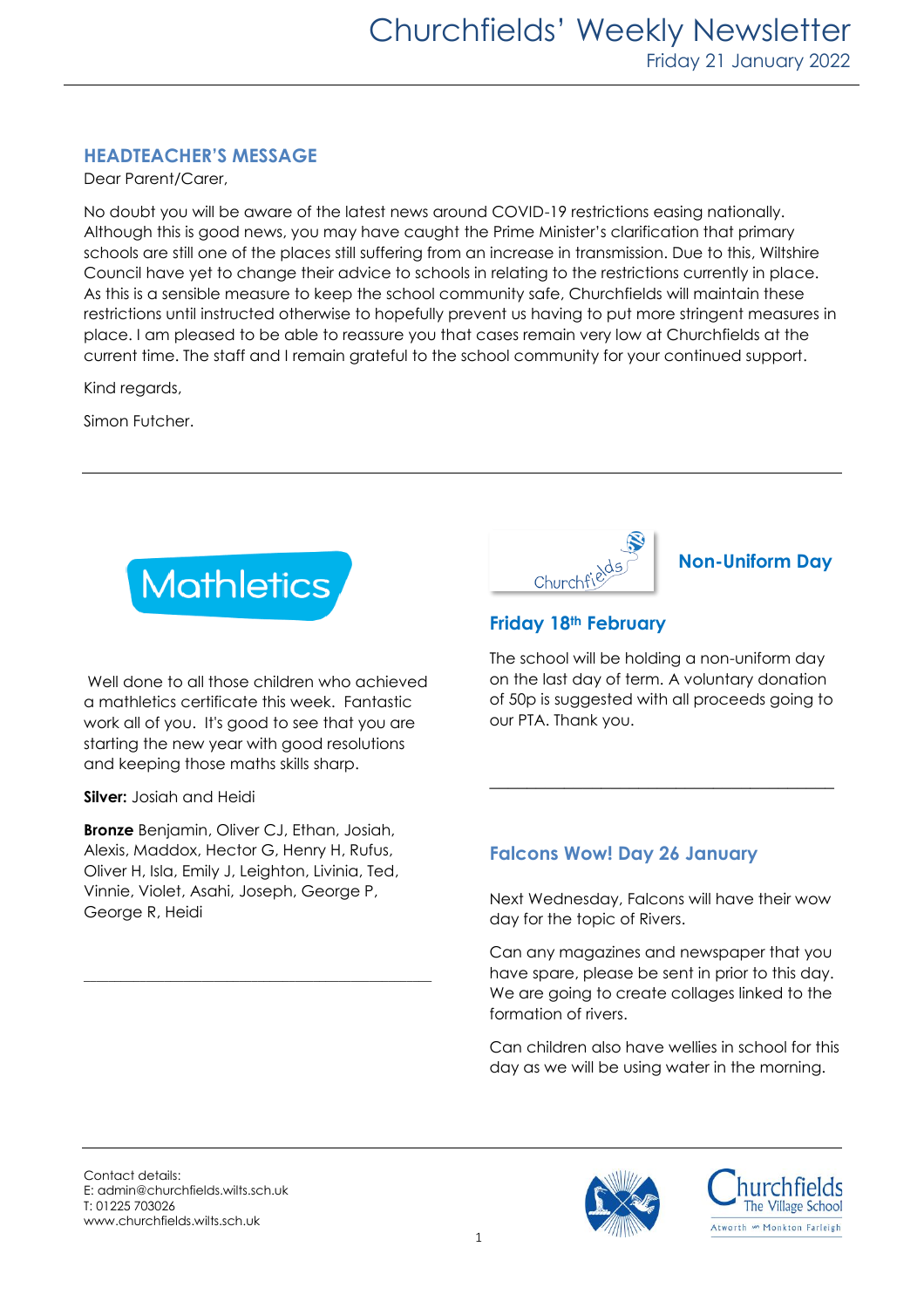# **Kestrel class news**

Kestrels have been studying the poem 'The River' by Valerie Bloom. We analysed its form and structure and thought up exciting metaphors of our own to describe a river. Some people even managed to incorporate some of their geographical knowledge! This is just a small selection of some of our verses.

The River's a cub Who'll grow into a bear, Becoming fearsome and strong Danger! Beware!

The River's a helter skelter, A thrill to ride down, It twists and it turns Beware not to drown.

The River's a tantrum A bang and a crash, Feeling destructive Ready to smash.

The River's a tune, It dances and twirls, It spins round and round, It gambols and whirls.

The River's an hour glass, Flowing through time, Meandering down valleys, And landscapes sublime.

The River's a magpie, Greedy and mad, He keeps all his goods, Which makes others sad.

The River's a slowcoach, It meanders and turns,

Carving its path, For the sea it yearns. The River's a wire, Curving round rocks, It winds and turns, Passing through docks.

The River's a builder, He constructs the bay, Using the sand, He washes away.

The River's a pirate, It's stealing treasure, It gathers and piles it, And keeps it forever.

The River's a fox cub, Cuddly and sweet, Spinning and twirling, Around on their feet.

The River's a collector, Hoarding and stashing, Gently depositing, Smooth pebbles clashing The River's a stealer, Carrying sand, It flows through, Dropping on land.